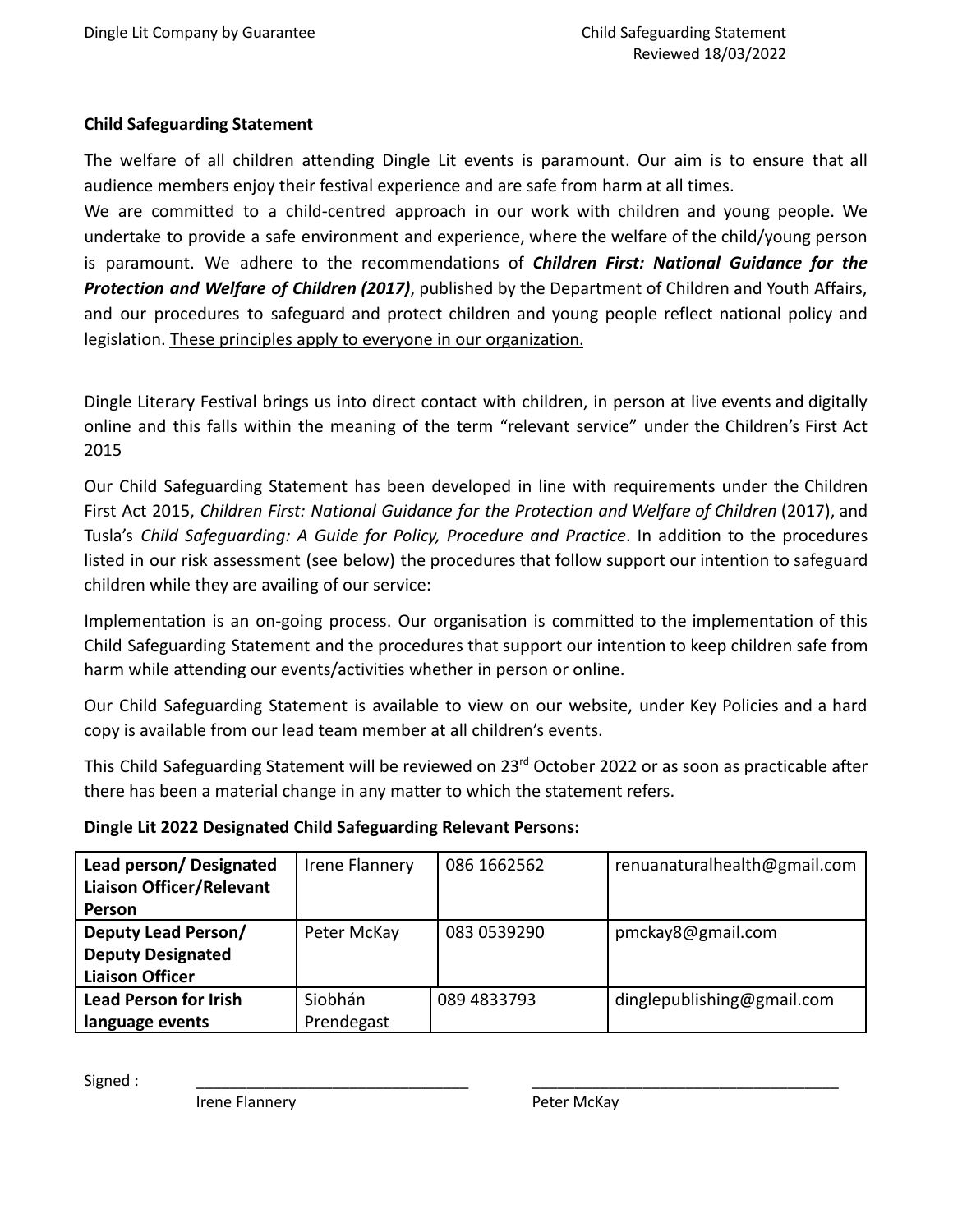For queries please contact Irene Flannery, Relevant Person under the Children First Act 2015 (contact details above)

## **Child Safeguarding Risk Assessment**

In accordance with Section 11, Children's First Act 2015, we have carried out an assessment of any potential for harm to a child while availing of Dingle Lit events including the area of online safety when accessing the internet. Below is a list of the areas of risk identified and the list of procedures for managing these risks. In the risk assessment below all "Dingle Lit Team Members" refers to all core festival volunteers and staff who work on the festival.

| List of Activities and Events in 2021 that will bring Dingle Lit into contact with Children: |
|----------------------------------------------------------------------------------------------|
|----------------------------------------------------------------------------------------------|

| <b>Date</b>          | <b>Activity/Event</b>                                                                                                                                                                 | <b>Venue</b>                             | <b>Lead Volunteer</b>                                              |
|----------------------|---------------------------------------------------------------------------------------------------------------------------------------------------------------------------------------|------------------------------------------|--------------------------------------------------------------------|
| 19/11/2021           | Ceardlann 'Ag Maisiú Leabhar' le                                                                                                                                                      | Pobalscoil Chorca                        | <b>School Safeguarding</b>                                         |
| 10am                 | Dómhnal Ó Bric                                                                                                                                                                        | Dhuibhne, Dingle                         | in place                                                           |
| 9/11/2021<br>10am    | Mia Colleran, Sinéad Ní Uallacháin agus<br>Dómhnal Ó Bric ag caint le daltaí<br>Phobalscoil Chorca Dhuibhne                                                                           | Pobalscoil<br>Chorca<br>Dhuibhne, Dingle | <b>School Safeguarding</b><br>in place                             |
| 20/11/2021<br>11am   | Ceardlann do leanaí 8-12 bliana d'aois le<br>Tuismitheoirí na Gaeltachta<br>Workshop for Children aged 8-12 years<br>with Tuismitheoirí na Gaeltachta                                 | Áras Bhréanainn<br>Ballyferriter         | Siobhán Prendergast<br>Committee Member<br>& Lead Volunteer        |
| 20/11/2021<br>11am   | Ceardlann & Léamh as Gaeilge (4-7 bliana<br>d'aois) le Sadhbh Devlin<br>Workshop and Reading for Children aged<br>4 - 7 years with Sadhbh Devlin                                      | Áras Bhréanainn<br>Ballyferriter         | Siobhán Prendergast<br><b>Committee Member</b><br>& Lead Volunteer |
| 21/11/2021<br>2.30pm | Seoladh Orla Uan ar an bhFarraige le<br>Eibhlín Uí Iarlaithe, maisithe ag Dómhnal<br>Ó Bric.<br>Book launch of Orla Uan with Eibhhlín Uí<br>Iarlaithe and illustrator, Dómhnal Ó Bric | Áras Bhréanainn<br>Ballyferriter         | Siobhán Prendergast<br><b>Committee Member</b><br>& Lead Volunteer |
| 21/11/2021<br>3.30pm | Bailiúchán na Scol Féile Lit le<br>Dúchas/Cnuasach Bhealoideas (CBÉ)                                                                                                                  | Áras Bhréanainn<br>Ballyferriter         | Siobhán Prendergast<br><b>Committee Member</b><br>& Lead Volunteer |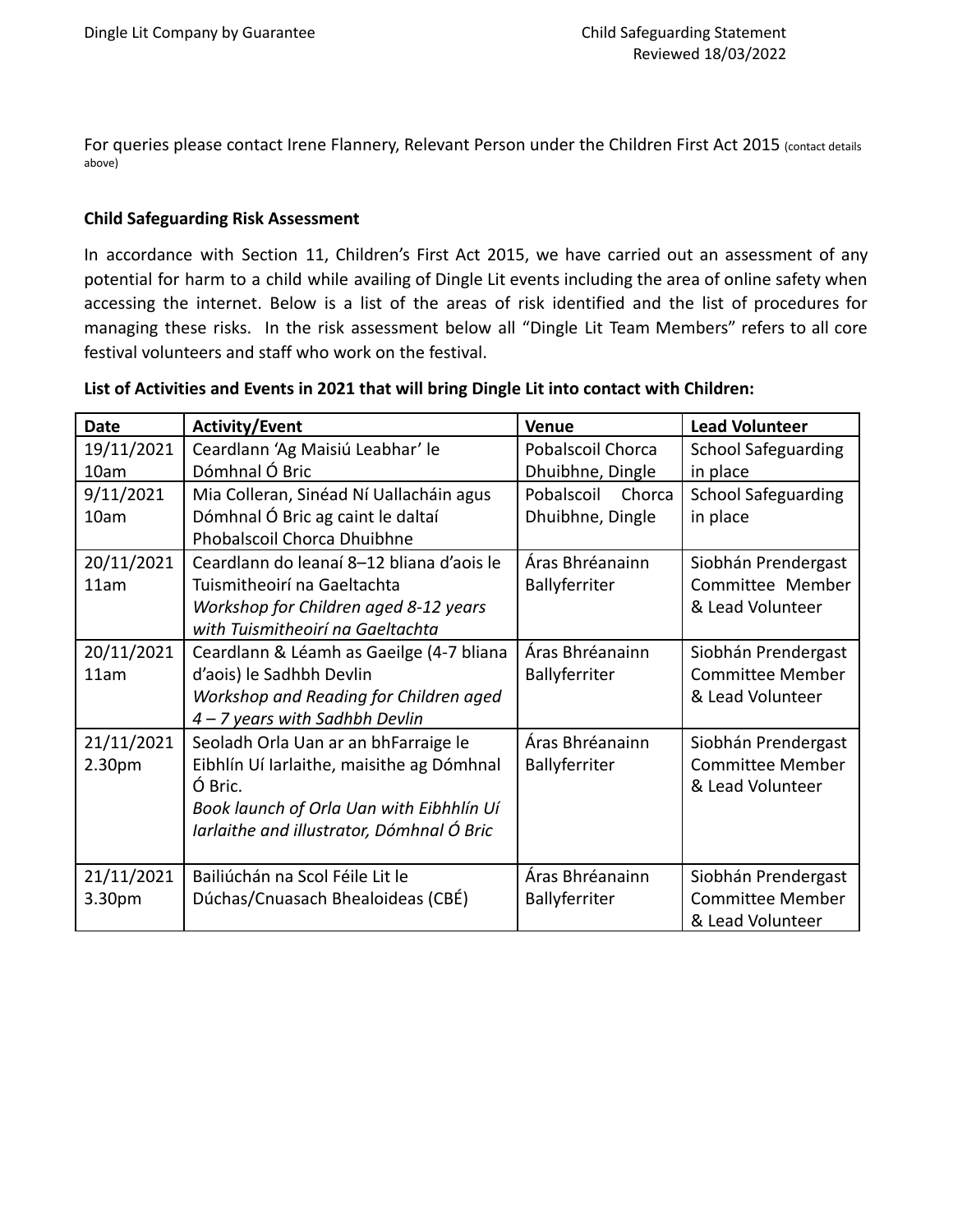#### **Procedures in place to manage risk:**

#### *Best Practice*

- *●* Dingle Lit to register and to seek Garda Vetting for Lead volunteers who are directly working with children through Kerry Volunteering Centre - in accordance to NATIONAL VETTING BUREAU (CHILDREN AND VULNERABLE PERSONS) ACT 2012.
- *●* Dingle Lit Designated Liaison Officer (Relevant Person) to request the Child Safeguarding statement of 3<sup>rd</sup> party organizations facilitating events during the festival and to ensure that such policy is up-to-date and developed in line with requirements under the Children First Act 2015, *Children First: National Guidance for the Protection and Welfare of Children* (2017), and Tusla's *Child Safeguarding: A Guide for Policy, Procedure and Practice.*
- *●* Lead Volunteers directly involved with children's events are committee members who have completed the e-learning Children First Certificate and are Garda Vetted in accordance with *National Vetting Bureau (Children and Vulnerable Persons) Act, 2012*
- Dingle Lit Lead Volunteer for Irish language Children's events is **Siobhán Prendegast 089 483 3793.**

## *Recruitment of new volunteers for Children's events and activities*

- Application and Declaration Forms to be filled by new volunteers who will be in contact with children
- *●* New volunteers will be made aware of Dingle Lit Festival's code of conduct, child protection procedures and the identity and role of who has been designated to deal with issues of concern
- It is our policy that new volunteers do not have unsupervised access to children and vulnerable adults as per the National Vetting Bureau (Children and Vulnerable Persons) Act 2012-2016
- Dingle Lit committee members have the responsibility for directing complaints/comments to the Designated Lead person (for Child Safeguarding), Irene Flannery 086 1662562
- *●* Verbal complaints will be logged and responded to by the designated lead person.

# *Health and safety at children's Events and Activities*

- Children will never be left unattended or unsupervised.
- Carefully explain health and safety guidelines.
- Point out potential risks to new volunteers inside and outside buildings where events take place
- Make clear all emergency exits.
- Notify parents/carers of potential risks in general area outside of building.
- Provide a safe environment and be aware of accident procedures and follow accordingly.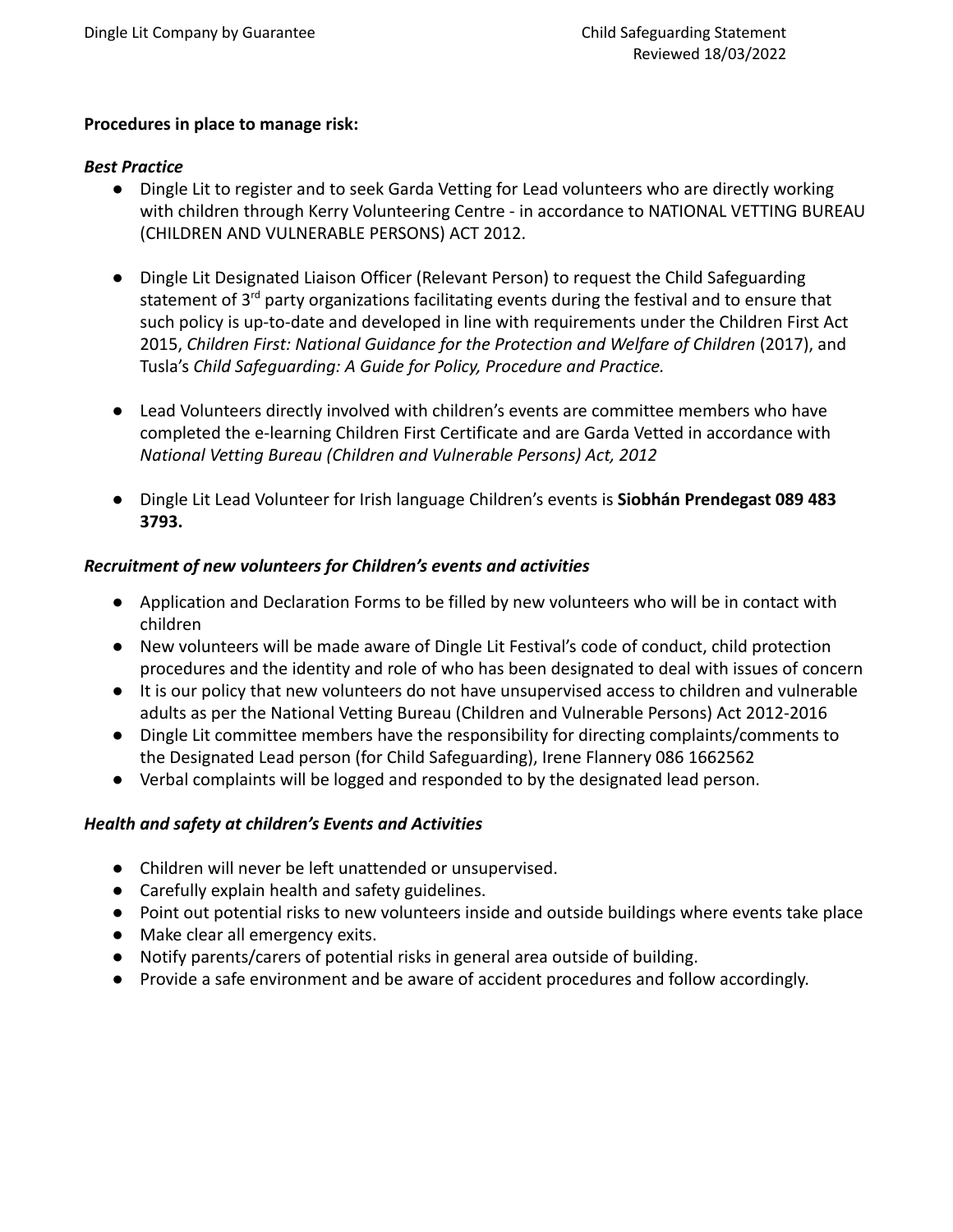## *Procedure to avoid contact with Unsuitable Artists or Volunteers*

- All children are expected to be accompanied by their parents or caregivers. In the event of a child becoming separated from their carer, no child will be left in the presence of a single volunteer or artist related to the festival. Two Dingle Lit Volunteers will stay with child while other volunteers locate the parent.
- At all times at least two persons will be present. At no time will the child be in a room separate from the other members of the event. If bathroom assistance is needed, at least two volunteers will assist the child.
- No child will be transported in any vehicle. In an emergency, fire and rescue personnel will transport the child to hospital.

#### *Images and Social Media*

- Photographs and visual images are regarded as personal data under the Data Protection Acts 1998/2003.
- Dingle Lit will prevent children from being photographed in any private setting and will seek permission from a parent and the child before photographing any child at an event.
- The child and the adult will be given information about how the image may or may not be used. This will be detailed on the consent form.
- No images or descriptions of children will be posted on social media by any volunteer of Dingle Lit without considering the privacy rights of the child and the permission of the child and parent.
- Group photos will be preferred to individual ones
- Children will be appropriately dressed
- Children will not be embarrassed by the image
- **●** Dingle Volunteer in charge of event will challenge any inappropriate behaviour by others.

# *Identification of possible child abuse*

**●** Every volunteer leader is a committee member who has will completed the on-line Child First E-Learning training. This is a 1.5 hour time committment. The training is available here [https://childrenfirstuniversal.hseland.ie/.](https://childrenfirstuniversal.hseland.ie/)

#### **Dingle Literary Festival fully understands Types of Abuse and How to Recognize them:**

#### **Neglect**

Child neglect is the most frequently reported category of abuse, both in Ireland and internationally. Ongoing chronic neglect is recognised as being extremely harmful to the development and well-being of the child and may have serious long-term negative consequences.

Neglect occurs when a child does not receive adequate care or supervision to the extent that the child is harmed physically or developmentally. It is generally defined in terms of an omission of care, where a child's health, development or welfare is impaired by being deprived of food, clothing, warmth,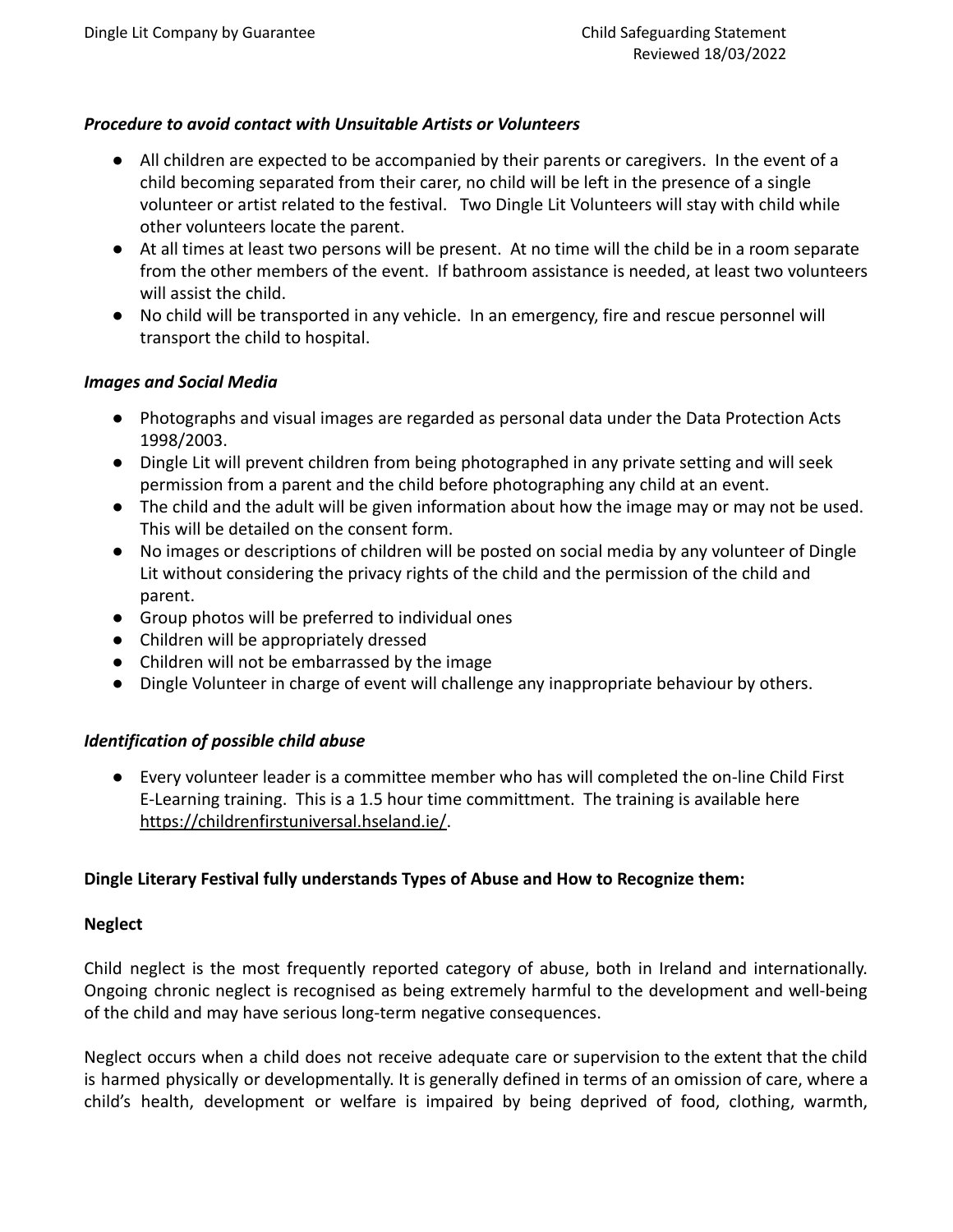hygiene, medical care, intellectual stimulation or supervision and safety. Emotional neglect may also lead to the child having attachment difficulties. The extent of the damage to the child's health, development or welfare is influenced by a range of factors. These factors include the extent, if any, of positive influence in the child's life as well as the age of the child and the frequency and consistency of neglect.

Neglect is associated with poverty but not necessarily caused by it. It is strongly linked to parental substance misuse, domestic violence, and parental mental illness and disability.

A reasonable concern for the child's welfare would exist when neglect becomes typical of the relationship between the child and the parent or carer. This may become apparent where you see the child over a period of time, or the effects of neglect may be obvious based on having seen the child once.

## **The following are features of child neglect:**

- Children being left alone without adequate care and supervision
- Malnourishment, lacking food, unsuitable food or erratic feeding
- Non-organic failure to thrive, i.e. a child not gaining weight due not only to malnutrition but also emotional deprivation
- Failure to provide adequate care for the child's medical and developmental needs, including intellectual stimulation
- Inadequate living conditions unhygienic conditions, environmental issues, including lack of adequate heating and furniture
- Lack of adequate clothing
- Inattention to basic hygiene
- Lack of protection and exposure to danger, including moral danger, or lack of supervision appropriate to the child's age
- Persistent failure to attend school
- Abandonment or desertion

# **Emotional abuse**

Emotional abuse is the systematic emotional or psychological ill-treatment of a child as part of the overall relationship between a caregiver and a child. Once-off and occasional difficulties between a parent/carer and child are not considered emotional abuse. Abuse occurs when a child's basic need for attention, affection, approval, consistency and security are not met, due to incapacity or indifference from their parent or caregiver. Emotional abuse can also occur when adults responsible for taking care of children are unaware of and unable (for a range of reasons) to meet their children's emotional and developmental needs. Emotional abuse is not easy to recognise because the effects are not easily seen.

A reasonable concern for the child's welfare would exist when the behaviour becomes typical of the relationship between the child and the parent or carer.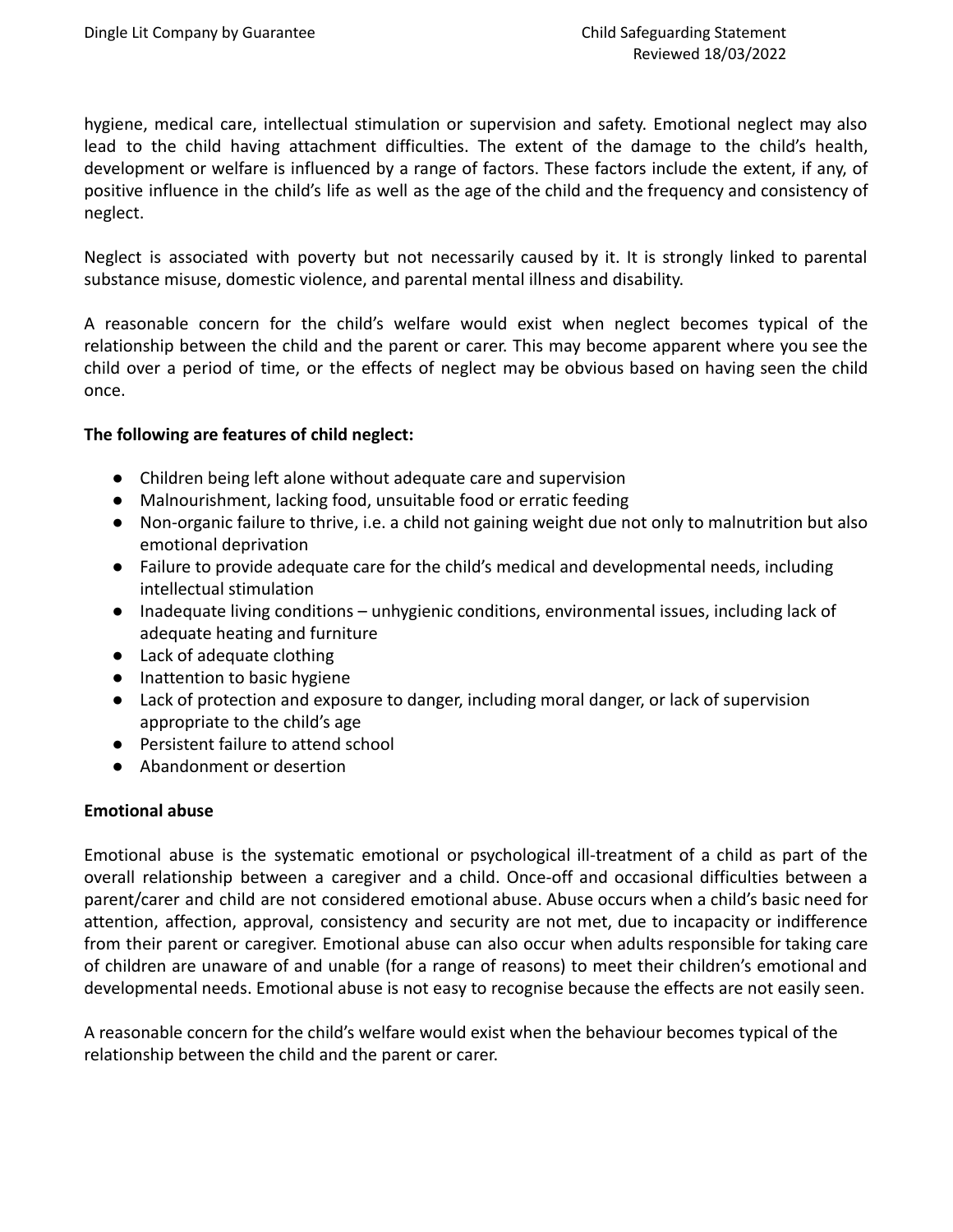Emotional abuse may be seen in some of the following ways:

- Rejection
- Lack of comfort and love
- Lack of attachment
- Lack of proper stimulation (e.g. fun and play)
- Lack of continuity of care (e.g. frequent moves, particularly unplanned)
- Continuous lack of praise and encouragement
- Persistent criticism, sarcasm, hostility or blaming of the child
- Bullying
- Conditional parenting in which care or affection of a child depends on his or her behaviours or actions
- Extreme overprotectiveness
- Inappropriate non-physical punishment (e.g. locking child in bedroom)
- Ongoing family conflicts and family violence
- Seriously inappropriate expectations of a child relative to his/her age and stage of development

There may be no physical signs of emotional abuse unless it occurs with another type of abuse. A child may show signs of emotional abuse through their actions or emotions in several ways. These include insecure attachment, unhappiness, low self-esteem, educational and developmental underachievement, risk taking and aggressive behaviour.

It should be noted that no one indicator is conclusive evidence of emotional abuse. Emotional abuse is more likely to impact negatively on a child where it is persistent over time and where there is a lack of other protective factors.

# **Physical abuse**

Physical abuse is when someone deliberately hurts a child physically or puts them at risk of being physically hurt. It may occur as a single incident or as a pattern of incidents. A reasonable concern exists where the child's health and/ or development is, may be, or has been damaged as a result of suspected physical abuse.

Physical abuse can include the following:

- Physical punishment
- Beating, slapping, hitting or kicking
- Pushing, shaking or throwing
- Pinching, biting, choking or hair-pulling
- Use of excessive force in handling
- Deliberate poisoning
- Suffocation
- Fabricated/induced illness
- Female genital mutilation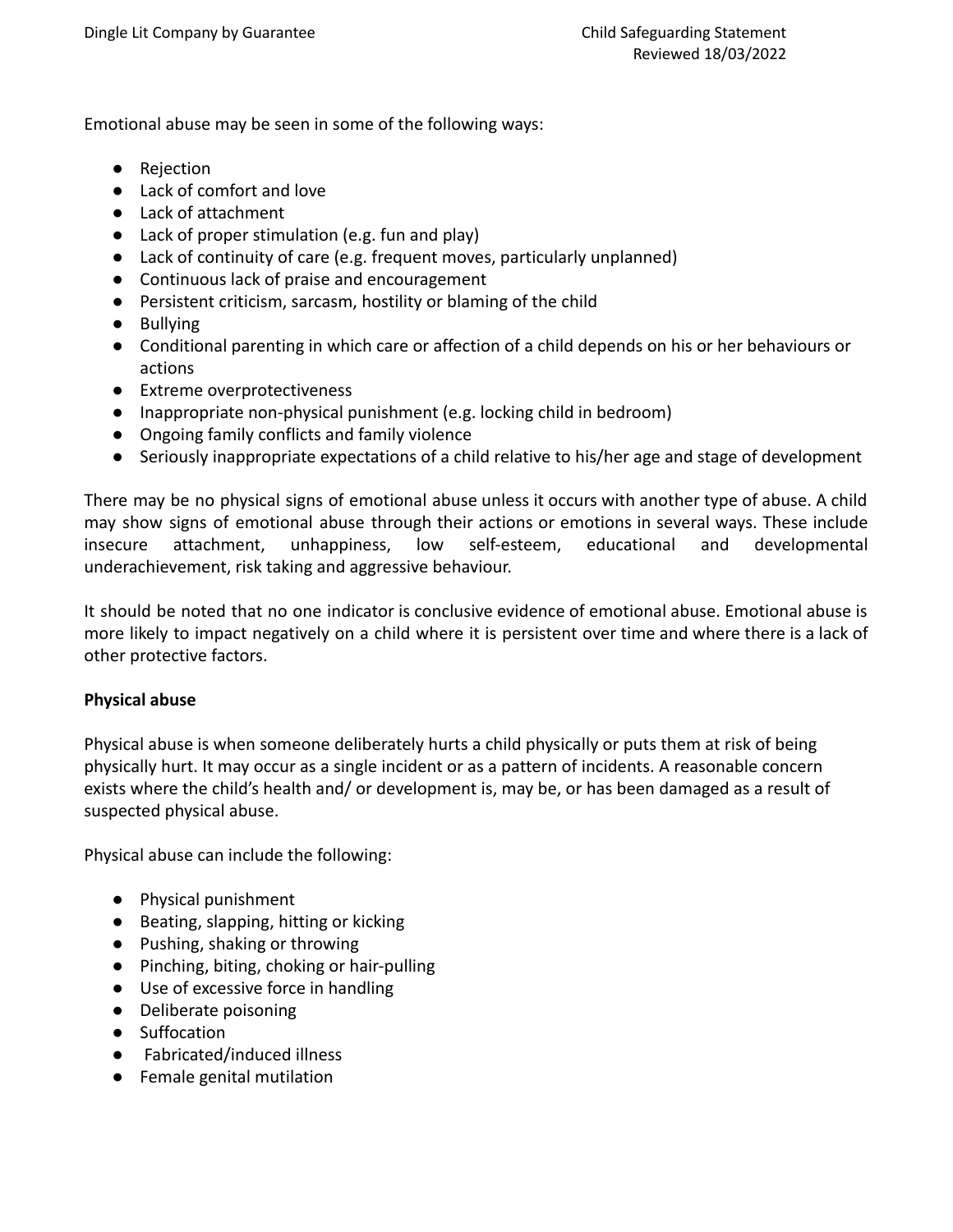The Children First Act 2015 includes a provision that abolishes the common law defence of reasonable chastisement in court proceedings. This defence could previously be invoked by a parent or other person in authority who physically disciplined a child. The change in the legislation now means that in prosecutions relating to assault or physical cruelty, a person who administers such punishment to a child cannot rely on the defence of reasonable chastisement in the legal proceedings. The result of this is that the protections in law relating to assault now apply to a child in the same way as they do to an adult.

## **Sexual abuse**

Sexual abuse occurs when a child is used by another person for his or her gratification or arousal, or for that of others. It includes the child being involved in sexual acts (masturbation, fondling, oral or penetrative sex) or exposing the child to sexual activity directly or through pornography.

Child sexual abuse may cover a wide spectrum of abusive activities. It rarely involves just a single incident and in some instances occurs over a number of years. Child sexual abuse most commonly happens within the family, including older siblings and extended family members.

Cases of sexual abuse mainly come to light through disclosure by the child or his or her siblings/friends, from the suspicions of an adult, and/or by physical symptoms.

Examples of child sexual abuse include the following:

- Any sexual act intentionally performed in the presence of a child
- An invitation to sexual touching or intentional touching or molesting of a child's body whether by a person or object for the purpose of sexual arousal or gratification
- Masturbation in the presence of a child or the involvement of a child in an act of masturbation
- Sexual intercourse with a child, whether oral, vaginal or anal
- Sexual exploitation of a child, which includes:
	- o Inviting, inducing or coercing a child to engage in prostitution or the production of child pornography [for example, exhibition, modelling or posing for the purpose of sexual arousal, gratification or sexual act, including its recording (on film, videotape or other media) or the manipulation, for those purposes, of an image by computer or other means]
	- $\circ$  Inviting, coercing or inducing a child to participate in, or to observe, any sexual, indecent or obscene act
	- $\circ$  Showing sexually explicit material to children, which is often a feature of the 'grooming' process by perpetrators of abuse
- Exposing a child to inappropriate or abusive material through information and communication technology
- Consensual sexual activity involving an adult and an underage person

An Garda Síochána will deal with any criminal aspects of a sexual abuse case under the relevant criminal justice legislation. The prosecution of a sexual offence against a child will be considered within the wider objective of child welfare and protection. The safety of the child is paramount and at no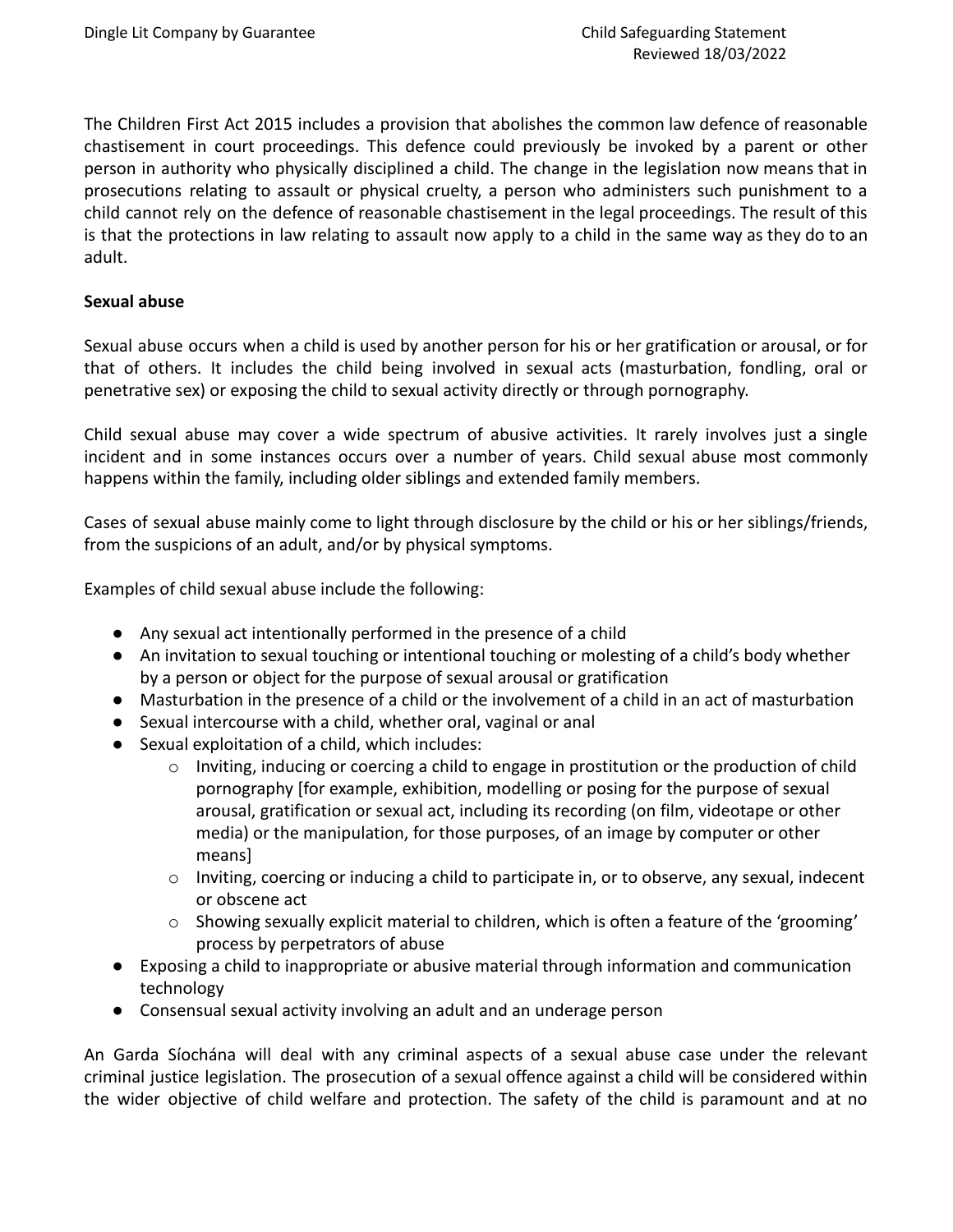stage should a child's safety be compromised because of concern for the integrity of a criminal investigation.

In relation to child sexual abuse, it should be noted that in criminal law the age of consent to sexual intercourse is 17 years for both boys and girls. Any sexual relationship where one or both parties are under the age of 17 is illegal. However, it may not necessarily be regarded as child sexual abuse. Details on exemptions for mandated reporting of certain cases of underage consensual sexual activity can be found in Chapter 3 of Children First: National Guidance [for the Protection and Welfare of Children.](https://www.tusla.ie/uploads/content/Children_First_National_Guidance_2017.pdf)

## **What to do if I suspect Child Abuse?**

In the event that a member of Dingle Literary Festival committee, their staff or volunteers are made aware of child abuse during an activity or event, or if the child confides in a member of committee, staff or volunteers of a retrospective event that member will contact the designated liaison officer and procedures to report the incident will be prepared by said officer and passed on to the Duty Social Worker for Kerry, and in an emergency to the Gardaí at Dingle. The procedure to be followed in such an event is as follows:

- Respond to the needs of the child or young person.
- Inform the primary carers on an on-going basis unless this action puts the child or young person at further risk.
- Where there are child protection and welfare concerns we are obliged to pass these on to the Duty Social Worker and, in an emergency, the Gardaí.
- In the event of a complaint against a member of staff, we will immediately ensure the safety of the child/young person and inform primary carers as appropriate.

# **Duty Social Worker for Kerry**

| Child and Family Agency, |                         |
|--------------------------|-------------------------|
| Unit 7/8, Block 1,       |                         |
| Reeks Gateway,           |                         |
| Cleeney Roundabout,      |                         |
| Killarney,               |                         |
| Co Kerry.V93 CTX9        | Telephone: 064 6636030  |
| Gardaí in Dingle         | Telephone: 066 9151522. |

| Lead person/                       | Irene Flannery      | 086 1662562 | renuanaturalhealth@gmail.com |
|------------------------------------|---------------------|-------------|------------------------------|
| <b>Designated Liaison</b>          |                     |             |                              |
| <b>Officer</b>                     |                     |             |                              |
| <b>Deputy</b><br>Lead              | Peter McKay         | 083 0539290 | pmckay8@gmail.com            |
| Person/                            |                     |             |                              |
| <b>Designated</b><br><b>Deputy</b> |                     |             |                              |
| <b>Liaison Officer</b>             |                     |             |                              |
| for<br>Lead<br><b>Person</b>       | Siobhán Prendergast | 089 4833793 | dinglepublishing@gmail.com   |
| children's events in               |                     |             |                              |
| Áras Bhreanainn                    |                     |             |                              |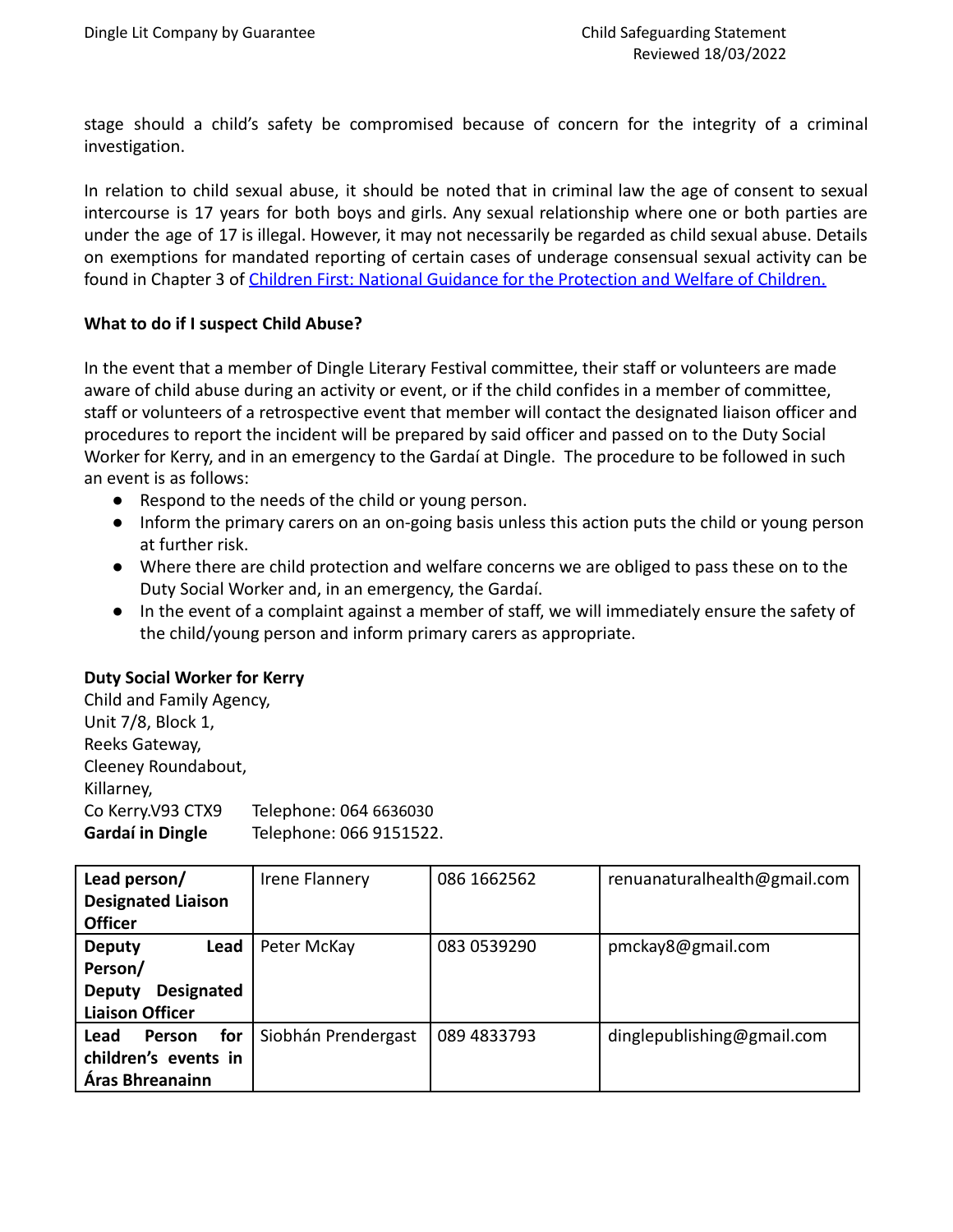# **The following guidelines to support a child reporting child abuse to be followed by Dingle Lit Team members**

- React calmly
- Listen carefully and attentively
- Take the child seriously
- Reassure the child that they have taken the right action in talking to you
- Do not promise to keep anything secret
- Ask questions for clarification only. Do not ask leading questions
- Check back with the child that what you have heard is correct and understood
- Do not express any opinions about the alleged abuser
- Ensure that the child understands that you must tell someone who understand this area and who can help
- Make a written record of what the child has told you as soon as possible, in as much detail as possible
- Treat the information confidentially
- Contact local Gardaí without delay and report the disclosure made to you.
- Continue to support the child

# **A record of incidents reported will be kept confidentially until follow up directions from Gardaí or relevant Family and Child Agency representatives are given.**

- Record will include name and age of child at the time of reporting
- Date of report and details surrounding the disclosure
- The name of the committee member that was told of the incident(s) and details of date/time to the designated liaison officer with contact details to be made available to relevant authorities.
- Details of measures/actions taken following the child disclosure of abuse
- Name and contact details of the relevant authority contacted following the incident
- The reporting committee member will be given a copy of the actions taken/or not taken by the designated liaison officer and may make a report to Tusla/Gardaí if they remain concerned.

# **Recruitment of Staff and Volunteers for Dingle Literary Festival**

- All committee members have completed the E-learning Children First Certificate as per Tusla guidelines and will review certificates and update learning when required.
- It is the policy of Dingle Literary Festival that any committee members, staff or volunteers who may be in contact with children for a Dingle Lit related event or activity will complete the Children First certificate and be garda vetted as per Tusla guidelines.
- The designated liaison officer will carry out risk assessment and outline procedures as children's events are added to the 2022 programme and ensure that good practice is adhered to.
- The designated liaison officer will ensure that committee members, staff and volunteers are aware of the contents of this policy and that it will be made available to parents/guardians of any child taking part in Dingle Literary Festival events in the future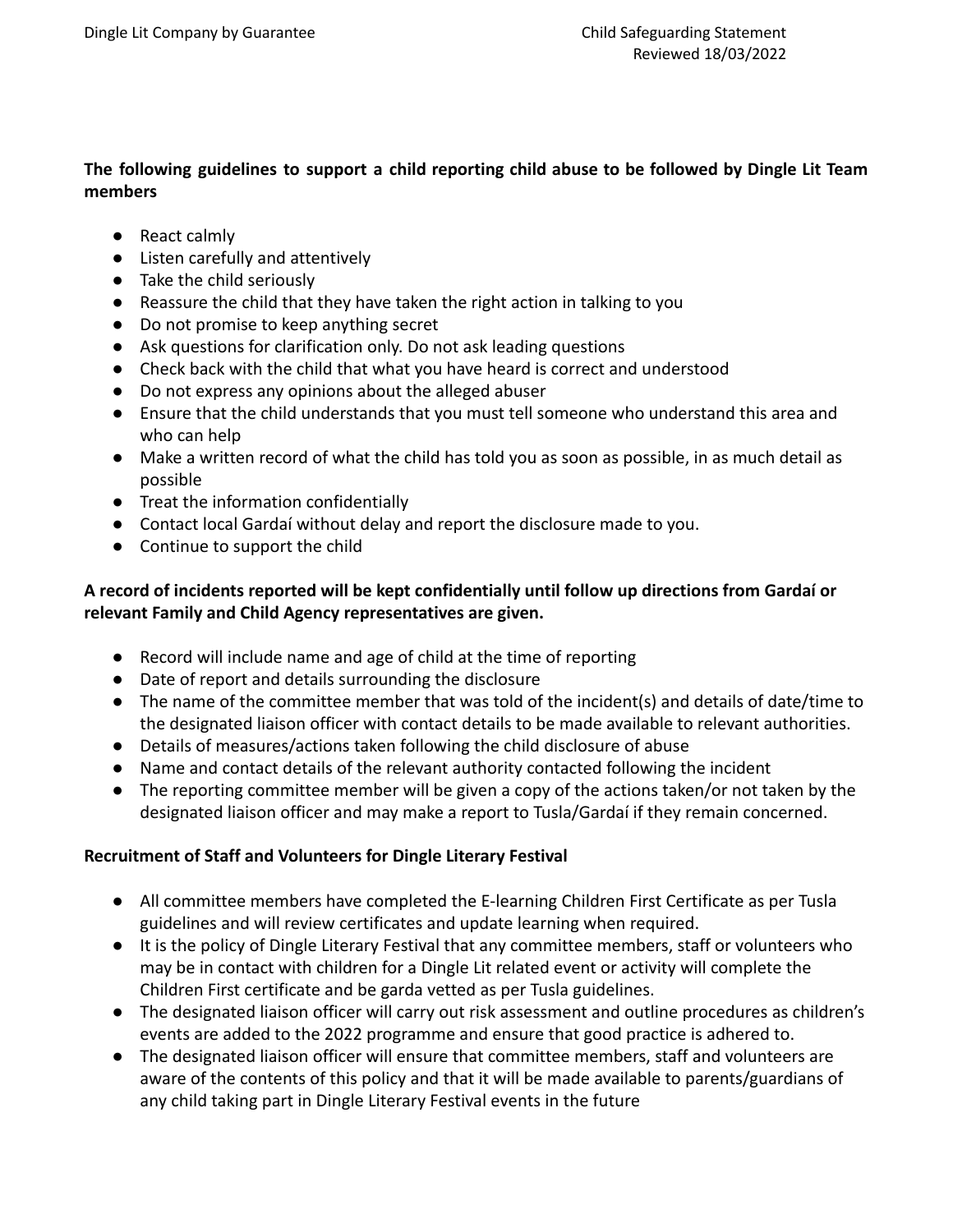- It is our policy that volunteers do not have unsupervised access to children and vulnerable adults as per the National Vetting Bureau (Children and Vulnerable Persons) Act 2012-2016
- It is the responsibility of the designated liaison officer that this policy and relevant documents are reviewed annually and kept up-to-date.

## **Reporting of Incidents and Accidents**

- There is appropriate recording mechanisms in place to detail any accidents or incidents which may occur. Committee members, staff and/or volunteers to report to designated liaison officer to make full report.
- Designated liaison officer will make the incident/accident details known to Festival committee and take appropriate action.
- In differentiating between the two it is useful to note that an incident does not usually involve any casualty or the loss of life, while an accident will involve some form of injury.
- Incidents should be recorded separately from accidents as they may need to be referred to when considering suspected child abuse or neglect.
- All incident an accident reports must include time, date, place, names of those involved in the incident/accident with details of the incident/accident, procedure and action taken and details of reporting volunteer and his/her lead volunteer.

## **Complaints Procedure**

- In the event of a parent or guardian makes a complaint, contact details for the designated liaison officer will be made available to them without delay.
- Verbal complaints must be followed up with written complaint by post or email within 7 days Designated officer will acknowledge complaint by return and follow appropriate procedures to ensure its resolution.
- The person who made the complaint will be informed at all times of the procedures been taken and timeline for responses.

# **Dealing with Complaints or Allegations Against Staff**

- Dingle Lit Festival has a dual responsibility in respect of both the child/young person and staff/volunteer. The first priority is to ensure that no child or young person is exposed to unnecessary risk.
- The same person will not have responsibility for dealing with the child/young person welfare issues and the staff employment issues.
- If allegations are made against the Designated Person, then one of the Deputy Designated Person should be contacted.
- An allegation against a member of staff/volunteer should be assessed promptly and carefully. If reasonable grounds for concern exist, a formal report to the Health Service Executive should be made.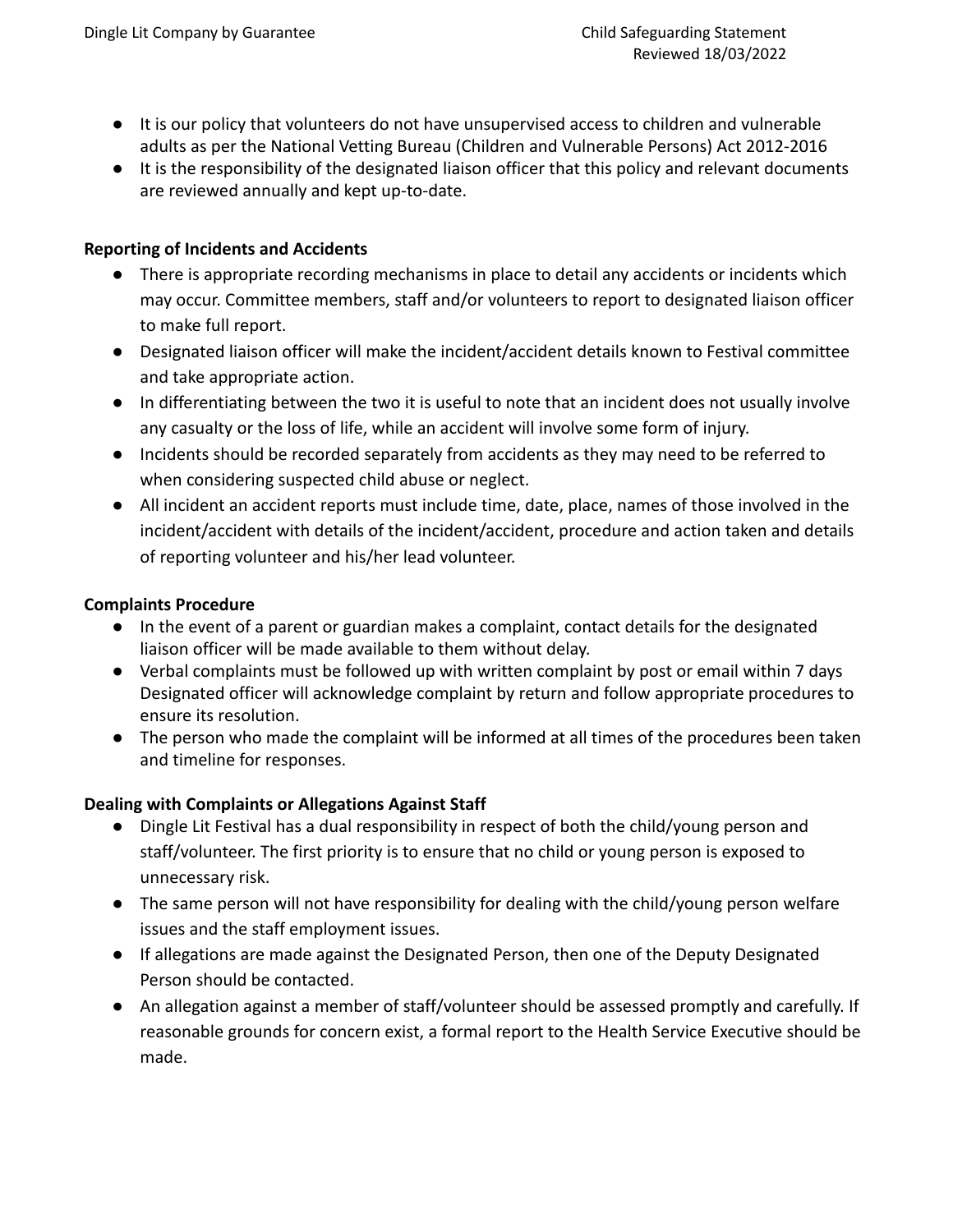- The reporting procedures outlined above "reporting incidents and accidents" to include all details of persons involved in the allegation or complaint. Parent/Carer contact details to be included in reporting.
- The staff member will be informed as soon as possible of the nature of the allegation.
- The staff member should be given the opportunity to respond.
- The chairperson/director of Dingle Lit should be informed as soon as possible.
- Any action following an allegation of abuse against an member of staff/volunteer should be taken in consultation with Health Service Executive and Gardaí.
- Dingle Lit Festival will maintain a close liaison with the Health Service Executive and the Gardaí.
- As organizers/employers, Dingle Lit will ensure that our actions do not undermine or frustrate any assessment or investigation by Health Service Executive and the Gardaí.
- Dingle Lit Festival will seek legal advice on procedures or protocol to deal with allegations against staff.

# **Relevant Legislation for Child Safeguarding**

Dingle Lit is aware of **Section 176 of the Criminal Justice Act 2006** which has introduced the criminal charge of 'reckless endangerment of children'. It states: 'A person, having authority or control over a child or abuser, who intentionally or recklessly endangers a child by –

(a) causing or permitting any child to be placed or left in a situation which creates a substantial risk to the child of being a victim of serious harm or sexual abuse, or

(b) failing to take reasonable steps to protect a child from such a risk while knowing that the child is in such a situation, is guilty of an offence.'

The penalty for a person found guilty of this offence is a fine (no upper limit) and/or imprisonment for a term not exceeding 10 years.

# **National Vetting Bureau (Children and Vulnerable Persons) Act, 2012**

The Act will make the vetting of persons who seek positions of employment relating to children or vulnerable persons mandatory for the first time. The Act seeks to "make provision for the protection of children and vulnerable adults" by putting in place a national vetting process which must have access to what is called 'soft' information. In the Act 'soft information is referred to as 'specified information' and is defined as information that 'reasonably gives rise to a bona fide concern that a person may harm a child or vulnerable person'. An example of 'soft' information includes information which has come to the attention of a State authority but falls short of conviction of a relevant offence, such as an allegation of abuse.

The Act imposes obligations on 'relevant organisations'. 'Relevant organisations' are organisations with employees who work with children or vulnerable persons. The relevant organisation must: